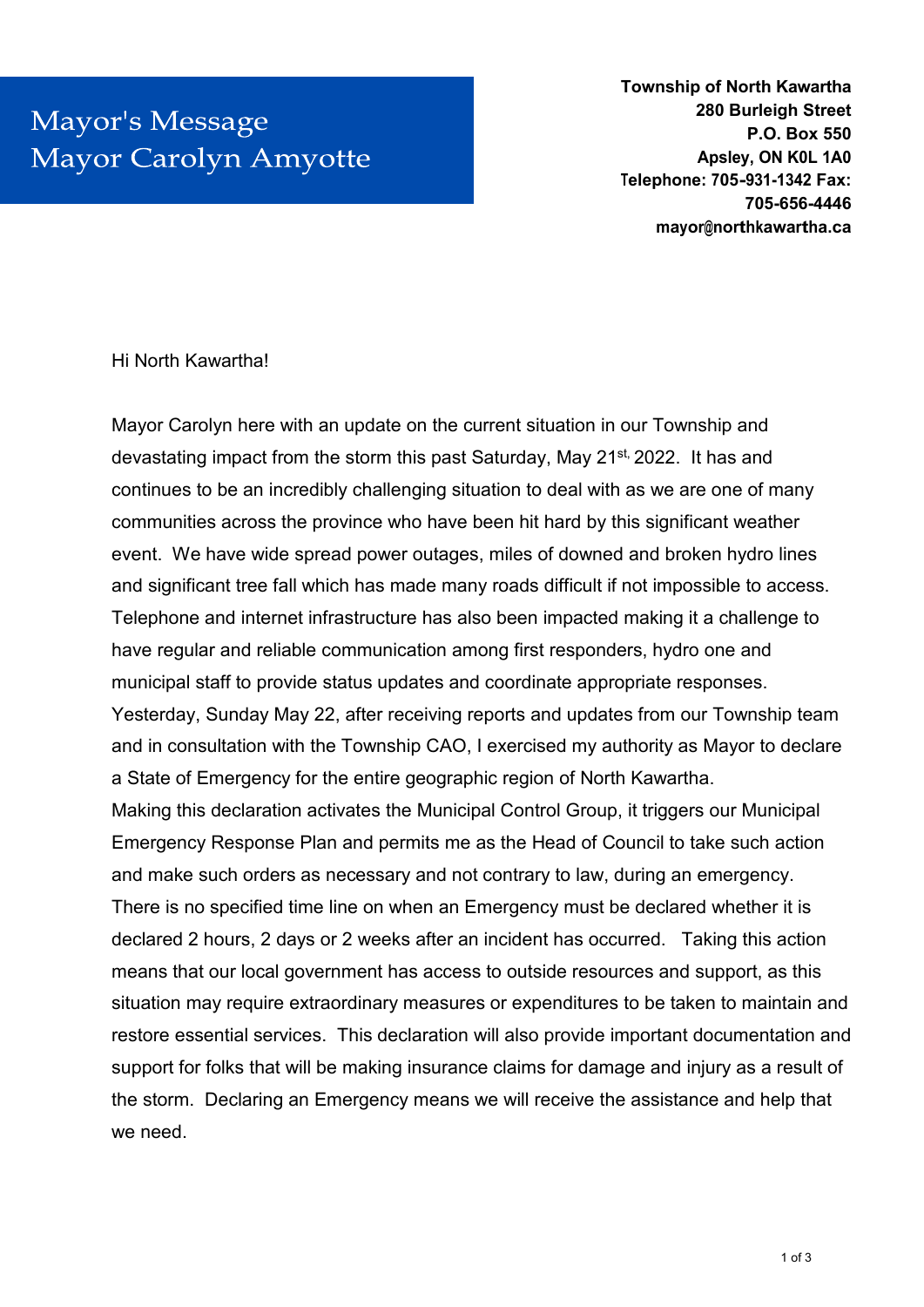I finally spoke with a Hydro One representative this morning and immediately put them in touch with our CAO, Fire Chief and Roads Supervisor. Having direct contact and regular communication with Hydro One is vital for our municipal response to this crisis. Power cannot be safely restored everywhere until Hydro One coordinates with our staff to assess our local situation. Here's what we are up against. Hydro One estimates nearly 300 damaged/ downed poles in our township and hundreds, if not thousands of trees that have fallen. They are mobilizing crews from outside the province to assist us.

Township staff cannot open roads that have wires one them until Hydro can identify them as not 'live'. With partial power restoration to some areas last night, emergency situations were created with arcing wires causing fires resulting in a flurry of calls for service. I personally had to make one of those calls! All downed wires must be treated as live until a Hydro One employee states otherwise. Our Firefighters have come across many structures with hydro mass/ meter damage, some of which have been completely ripped off of buildings. It is important for any folks who are leaving their residences, to ensure that everything was turned off. If you have already left, please have a neighbour check if you can't. This will help to avoid further issues when power is restored.

Firefighters are also responding to calls for medical and remote rescue as result of the storm in addition to their regular calls for service. Township roads staff continue to open up roads where it is safe to do so and identify and mark others that aren't safe. For these roads our fire department, is identifying alternate access methods whether by ATV or boat in the event of an emergency call. We are also coordinating with EMS, OPP, neighbouring municipalities, Peterborough County and the provinces Emergency Operation Centre for response assistance and support.

All community centres in the Township are open for residents needing water. With power being restored to Apsley yesterday The North Kawartha Community Centre has washrooms available, internet services, power for charging devices and continues to offer